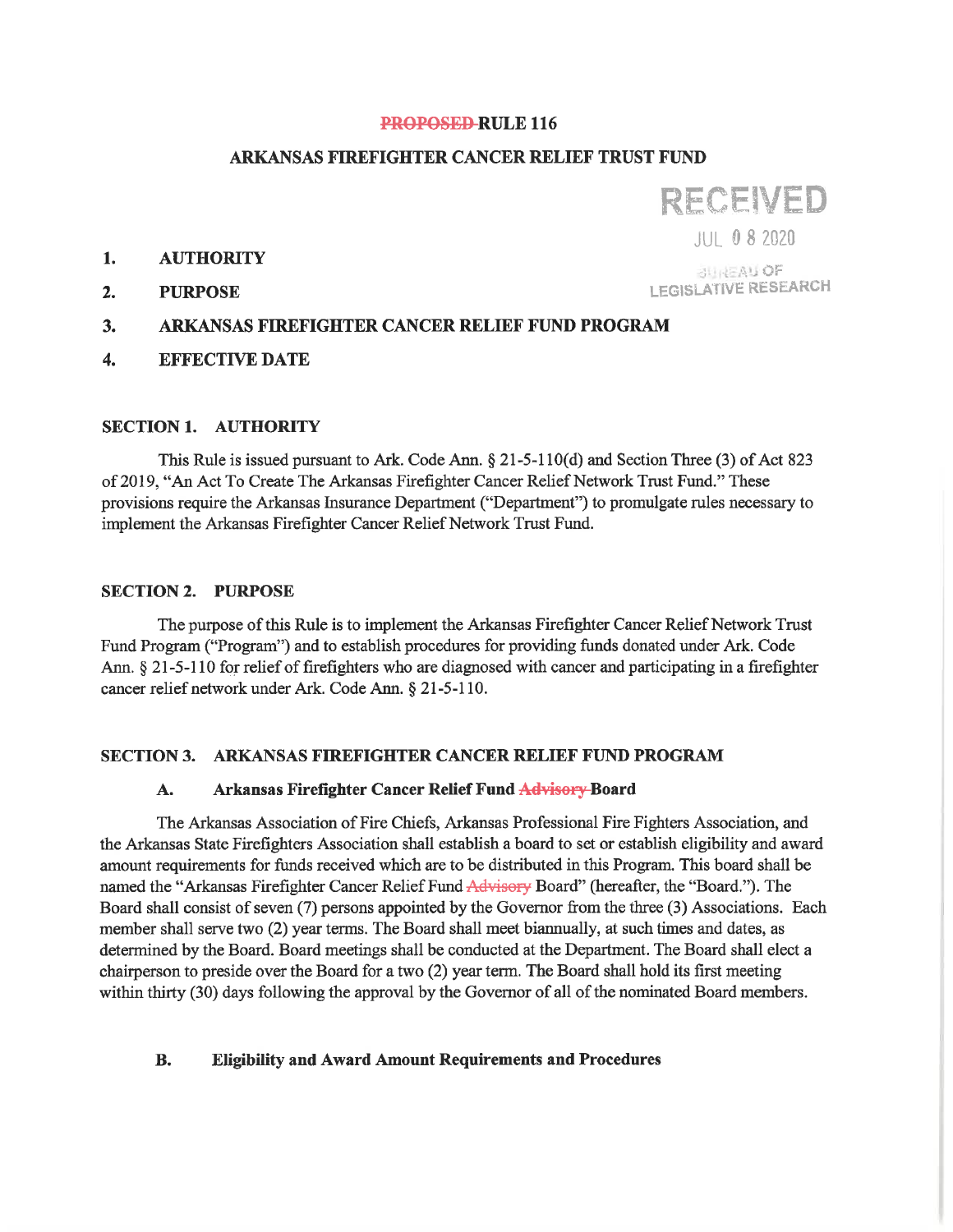Within sixty (60) days following the first meeting of the Board, the Board shall establish, in writing, eligibility criteria and award standards for firefighters, who are diagnosed with cancer, that are eligible for funds under this Program. Within sixty (60) days following the first meeting of the Board, the Board shall also establish deposit and distribution process with the Department for donations received under Section 3 (C) of this Rule. Nothing in this Rule or Program hereby provides or vests any person with a legal or administrative right to any funds collected under this Program. This Program is discretionary and charitable in nature.

### $C_{\bullet}$ Donation Process To The Arkansas Firefighter Cancer Relief Trust Fund

Individuals or businesses may make donations to the Program by making donations payable to the "Arkansas Firefighter Cancer Relief Trust Fund" ("Fund"). The Board may consult with the Commissioner pertaining to the administration of this Fund, related to receipt of donated funds, deposit procedures, and distribution of funds to awarded firefighters. The Board shall designate and publish the requisite contact information and describe the donation process for individuals or companies donating to this Program. The Department may assist the Board in developing any necessary administrative forms for donation amount certifications, and public notice information about the process for making donations to this Program.

# **SECTION 4. EFFECTIVE DATE**

This Rule shall be effective on September 3, 2020. August 3, 2020.

**ALAN McCLAIN ARKANSAS INSURANCE COMMISSIONER** 

**DATE**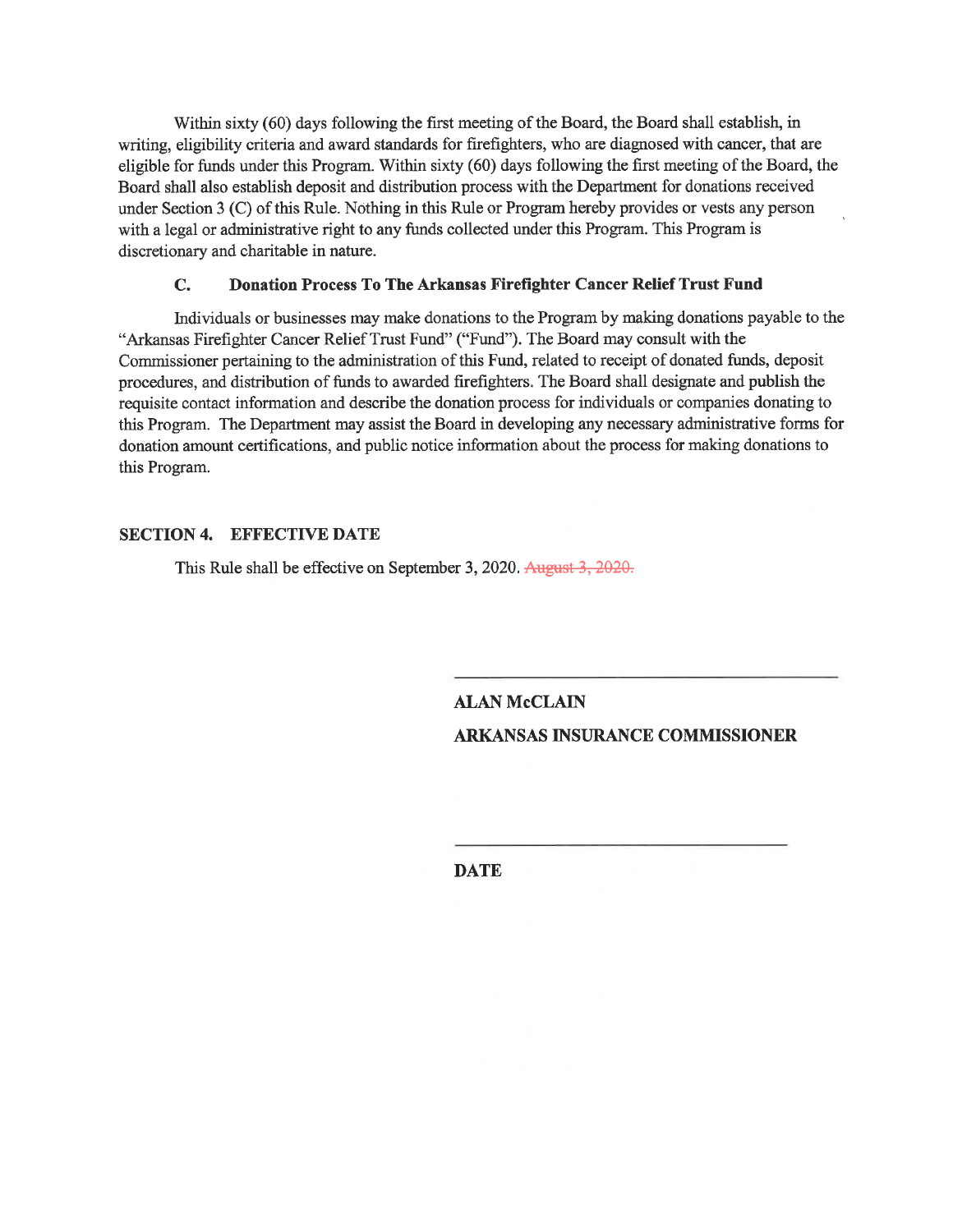**Stricken language would be deleted from and underlined language would be added to present law. Act 823 of the Regular Session**

| 1  | State of Arkansas                                                         | As Engrossed: S3/28/19                                                         |                        |
|----|---------------------------------------------------------------------------|--------------------------------------------------------------------------------|------------------------|
| 2  | 92nd General Assembly                                                     | A Bill                                                                         |                        |
| 3  | Regular Session, 2019                                                     |                                                                                | <b>SENATE BILL 585</b> |
| 4  |                                                                           |                                                                                |                        |
| 5  | By: Senator J. Dismang                                                    |                                                                                |                        |
| 6  |                                                                           |                                                                                |                        |
| 7  |                                                                           | For An Act To Be Entitled                                                      |                        |
| 8  | AN ACT TO CREATE THE ARKANSAS FIREFIGHTER CANCER                          |                                                                                |                        |
| 9  | RELIEF NETWORK TRUST FUND; TO PROVIDE FOR THE USE OF                      |                                                                                |                        |
| 10 |                                                                           | PROCEEDS TO FUND RELIEF FOR FIREFIGHTERS DIAGNOSED                             |                        |
| 11 |                                                                           | WITH CANCER; TO PROVIDE A TAX CREDIT TO AN ENTITY                              |                        |
| 12 |                                                                           | THAT DONATES TO THE ARKANSAS FIREFIGHTER CANCER                                |                        |
| 13 |                                                                           | RELIEF NETWORK TRUST FUND; AND FOR OTHER PURPOSES.                             |                        |
| 14 |                                                                           |                                                                                |                        |
| 15 |                                                                           |                                                                                |                        |
| 16 |                                                                           | <b>Subtitle</b>                                                                |                        |
| 17 |                                                                           | TO CREATE THE ARKANSAS FIREFIGHTER CANCER                                      |                        |
| 18 |                                                                           | RELIEF NETWORK TRUST FUND.                                                     |                        |
| 19 |                                                                           |                                                                                |                        |
| 20 |                                                                           |                                                                                |                        |
| 21 |                                                                           | BE IT ENACTED BY THE GENERAL ASSEMBLY OF THE STATE OF ARKANSAS:                |                        |
| 22 |                                                                           |                                                                                |                        |
| 23 |                                                                           | SECTION 1. Arkansas Code Title 19, Chapter 5, Subchapter 11, is                |                        |
| 24 |                                                                           | amended to add an additional section to read as follows:                       |                        |
| 25 |                                                                           | 19-5-1149. Arkansas Firefighter Cancer Relief Network Trust Fund.              |                        |
| 26 | (a)                                                                       | There is created on the books of the Treasurer of State, the                   |                        |
| 27 |                                                                           | Auditor of State, and the Chief Fiscal Officer of the State a trust fund to    |                        |
| 28 |                                                                           | be known as the "Arkansas Firefighter Cancer Relief Network Trust Fund".       |                        |
| 29 |                                                                           | (b)(1) The State Insurance Department shall deposit into the State             |                        |
| 30 |                                                                           | Treasury one hundred percent (100%) of the moneys collected under § 21-5-110   |                        |
| 31 |                                                                           | to the credit of the Arkansas Firefighter Cancer Relief Network Trust Fund.    |                        |
| 32 | (2)                                                                       | The Arkansas Firefighter Cancer Relief Network Trust Fund                      |                        |
| 33 |                                                                           | shall consist of funds donated under $\S$ 21-5-110 and any other moneys as may |                        |
| 34 | be provided by law.                                                       |                                                                                |                        |
| 35 | The Arkansas Firefighter Cancer Relief Network Trust Fund shall be<br>(c) |                                                                                |                        |
| 36 |                                                                           | used for providing funds for relief for firefighters who are diagnosed with    |                        |

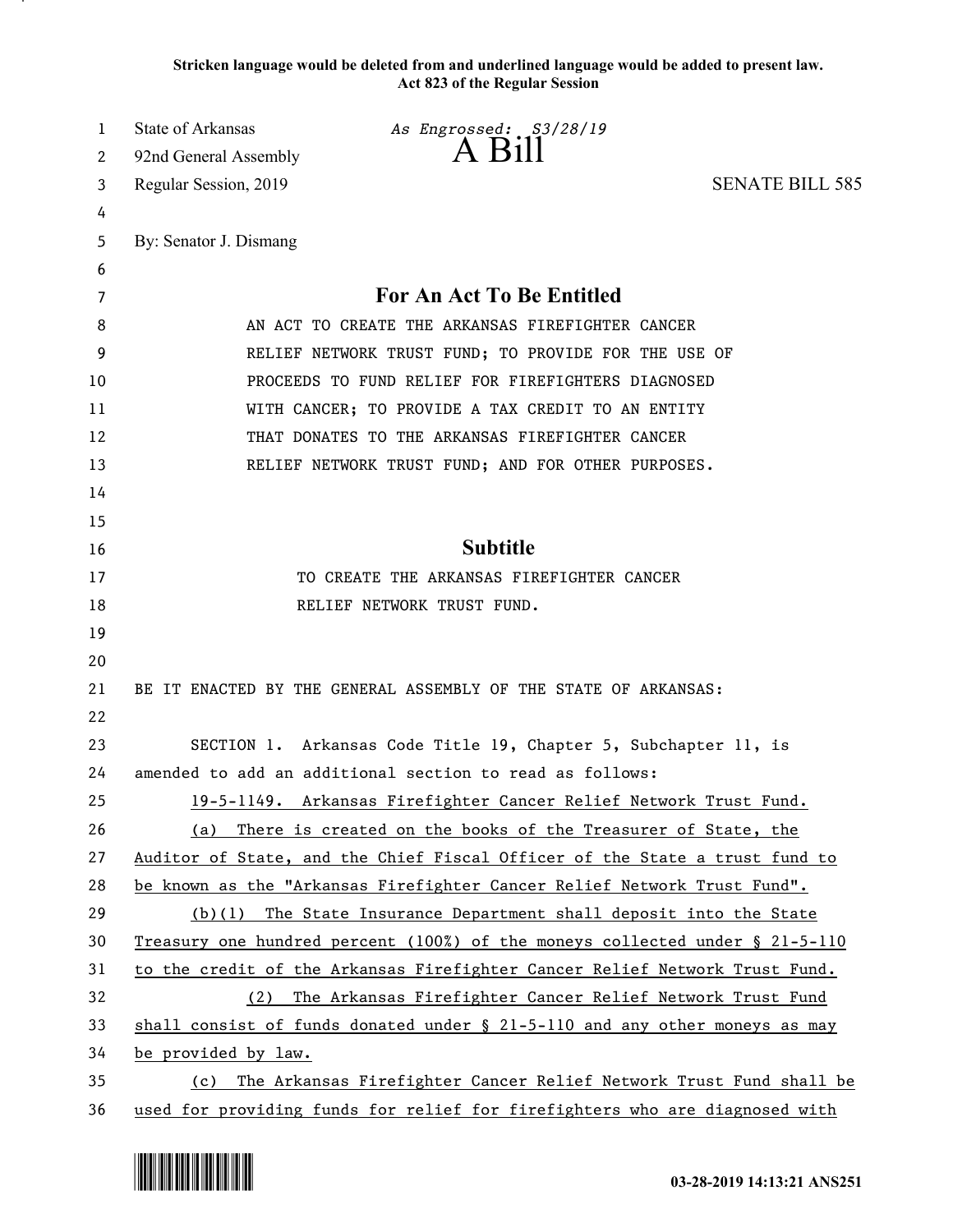As Engrossed: S3/28/19 SB585

| 1  | cancer and participating in a firefighter cancer relief network under § 21-5- |
|----|-------------------------------------------------------------------------------|
| 2  | <u>110.</u>                                                                   |
| 3  |                                                                               |
| 4  | SECTION 2. Arkansas Code Title 21, Chapter 5, Subchapter 1, is amended        |
| 5  | to add an additional section to read as follows:                              |
| 6  | 21-5-110. State Insurance Department - Arkansas Firefighter Cancer            |
| 7  | Relief Network Trust Fund - Proceeds.                                         |
| 8  | $(a)(1)$ The State Insurance Department shall maintain the Arkansas           |
| 9  | Firefighter Cancer Relief Network Trust Fund.                                 |
| 10 | (2)(A) The purpose of the trust fund is to fund relief for                    |
| 11 | firefighters who are diagnosed with cancer and participating in a firefighter |
| 12 | cancer relief network created and governed by the Arkansas Association of     |
| 13 | Fire Chiefs, the Arkansas Professional Fire Fighters Association, and the     |
| 14 | Arkansas State Firefighters Association Inc. from funds donated under this    |
| 15 | section.                                                                      |
| 16 | (B) The department shall deposit any donated funds                            |
| 17 | received under subdivision (a)(2)(A) of this section into the fund.           |
| 18 | The Arkansas Association of Fire Chiefs, the Arkansas Professional<br>(b)     |
| 19 | Fire Fighters Association, and the Arkansas State Firefighters Association    |
| 20 | Inc. shall determine eligibility and award amounts under the rules            |
| 21 | promulgated by the department.                                                |
| 22 | The entities named in subsection (b) of this section shall return<br>(c)      |
| 23 | to the department any excess funding which has been donated to the fund for   |
| 24 | the purpose of funding a firefighter cancer relief network.                   |
| 25 | (d) The department shall promulgate rules necessary to implement this         |
| 26 | section.                                                                      |
| 27 |                                                                               |
| 28 | SECTION 3. DO NOT CODIFY.<br><i>Rules.</i>                                    |
| 29 | (a) The State Insurance Department shall promulgate rules necessary to        |
| 30 | implement this act.                                                           |
| 31 | $(b)(1)$ When adopting the initial rules to implement this act, the           |
| 32 | final rule shall be filed with the Secretary of State for adoption under §    |
| 33 | $25 - 15 - 204(f):$                                                           |
| 34 | On or before January 1, 2020; or<br>(A)                                       |
| 35 | If approval under § 10-3-309 has not occurred by<br>(B)                       |
| 36 | January 1, 2020, as soon as practicable after approval under § 10-3-309.      |

2 03-28-2019 14:13:21 ANS251